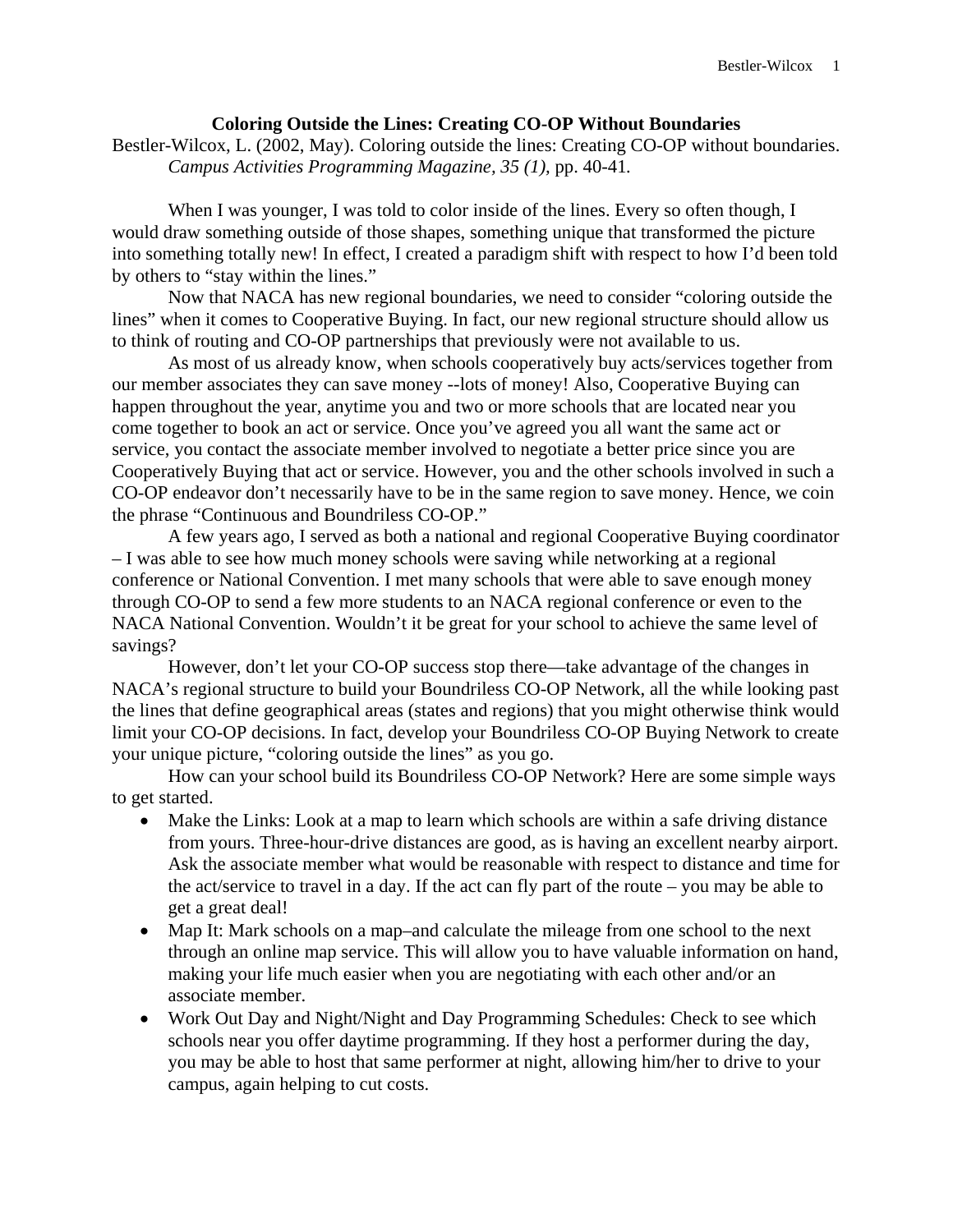- Compare Your Dates: Find out what big events/programs other schools in your Boundriless CO-OP Network are putting on their calendars. This will help avoid schedule conflicts and facilitate programming choices.
- Connect the Dots: Compare information on acts/services in which other schools are interested to see if you have any connections or mutual programming needs or goals.
- Get the Full Experience: Work together to take advantage of the Regional Conferences. For example, if your school attends the NACA West Conference, and another school near yours attends the NACA Central Conference, compare notes beforehand to see if you have any mutual interests. That way, when either of you are attending your respective conferences, you can shop with each other in mind.
- Bring New Ideas Forward: Don't ever be afraid to discuss acts/services that you learned about through an associate with the other schools in your Boundriless CO-OP Network. You will be amazed what sorts of interests can be created or generated once you start talking with each other about an act or service. If the associate member involved has a web site – have your fellow network members check out available information on the act/service you are considering.
- Spread the Word: Check out the NACA *Membership Directory and Buyers Guide* that comes to your school early each fall. Call schools in your area, keeping in mind that you can look beyond just the schools in your state or specific NACA region. Use this publication to find out which schools are within reasonable travel distance from your school and then begin creating mutual interests. Also, be sure to check out the listing of associate members in the publication—it's comprehensive and will put you in touch with one of your most important programming resources.
- Log On: Go to the new "Online Tour Schedules" at www.naca.org and see where the acts/services are in your area. Call your Boundriless CO-OP Network Schools and see if they would be interested in the same act/services as you.
- Touch-tone It: Associates are ready, willing and able to help you out with your programming needs, but don't wait for them to call you. Believe me–they would love to get your call!
- Make Three Way Calls While You're At It: Utilize conference calls so that you and other schools in your Boundriless CO-OP Network can all speak directly with an associate to work out performance dates together. Especially if you or one of your Boundriless CO-OP Network schools have worked with an associate before, call them to see what is available and in your area.
- Do Lunch: Programming board advisers can get together and "do lunch" or even breakfast to talk about what sorts of things are going on within your respective programming boards. Not only will you be able to network professionally, you can help save your school money in the process. In fact, you can expand on this concept by having neighboring programming boards gather for a joint retreat to discuss leadership issues, as well as develop mutual program calendars.

## **Get the Picture?**

Do you get the picture? Can you see the new ways in which your school can "color outside of the lines?" With higher education institutions everywhere counting the pennies, we all